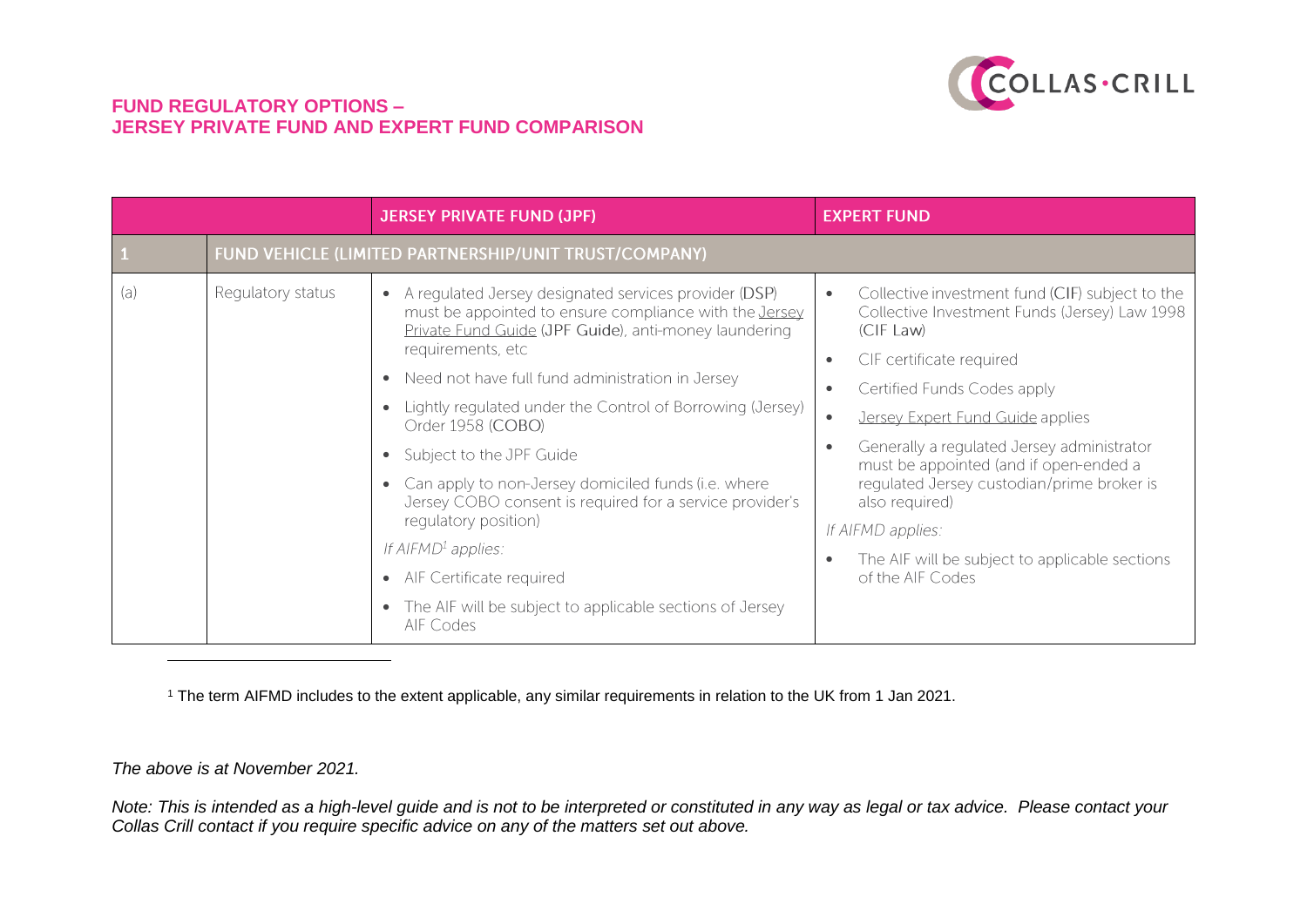

|     |                                                | <b>JERSEY PRIVATE FUND (JPF)</b>                                                                                                                                                                                                                                                                                                                                                                                                                                                                                                                                                                                                                                                                | <b>EXPERT FUND</b>                                                                                                                                                                                                                                                                         |
|-----|------------------------------------------------|-------------------------------------------------------------------------------------------------------------------------------------------------------------------------------------------------------------------------------------------------------------------------------------------------------------------------------------------------------------------------------------------------------------------------------------------------------------------------------------------------------------------------------------------------------------------------------------------------------------------------------------------------------------------------------------------------|--------------------------------------------------------------------------------------------------------------------------------------------------------------------------------------------------------------------------------------------------------------------------------------------|
| (b) | Number of offers                               | • Not exceeding 50 offers and no more than 50 investors<br>The offer must be made to a "restricted circle of persons"<br>$\bullet$<br>and not constitute an "offer to the public"                                                                                                                                                                                                                                                                                                                                                                                                                                                                                                               | Unlimited number of offers to expert investors /<br>unlimited number of investors                                                                                                                                                                                                          |
| (C) | Offering document<br>content<br>requirements   | Under the JPF Guide there is no requirement for an offer<br>$\bullet$<br>document, but if there is one then it must contain all<br>material information that investors and their professional<br>advisers would reasonably require and would reasonably<br>expect to find and to have brought to their attention<br>The offer document (if any) does not need to be filed<br>$\bullet$<br>with the Jersey Financial Services Commission (JFSC)<br>If AIFMD applies:<br>If the AIFM is not sub-threshold, then disclosure<br>$\bullet$<br>requirements apply under the applicable sections of the<br>AIF Codes (if no offer document then this may be<br>included in the subscription agreement) | Must have offer document<br>$\bullet$<br>Content requirements are set out in:<br>Jersey Expert Fund Guide<br>$\circ$<br>Certified Funds Prospectus Order (known<br>$\circ$<br>as the CFPO)<br>Offer document is filed with the JFSC<br>If AIFMD applies:<br>AIF Codes content requirements |
| (d) | Minimum<br>investment/investor<br>requirements | £250,000 or currency equivalent, unless a "professional"<br>$\bullet$<br>investor" as defined in the JPF Guide<br>Must sign an investment warning<br>$\bullet$                                                                                                                                                                                                                                                                                                                                                                                                                                                                                                                                  | US\$100,000 (or currency equivalent) unless an<br>$\bullet$<br>"expert investor" as defined in the Expert Fund<br>Guide<br>Must sign an investment warning<br>$\bullet$                                                                                                                    |

*The above is at November 2021.*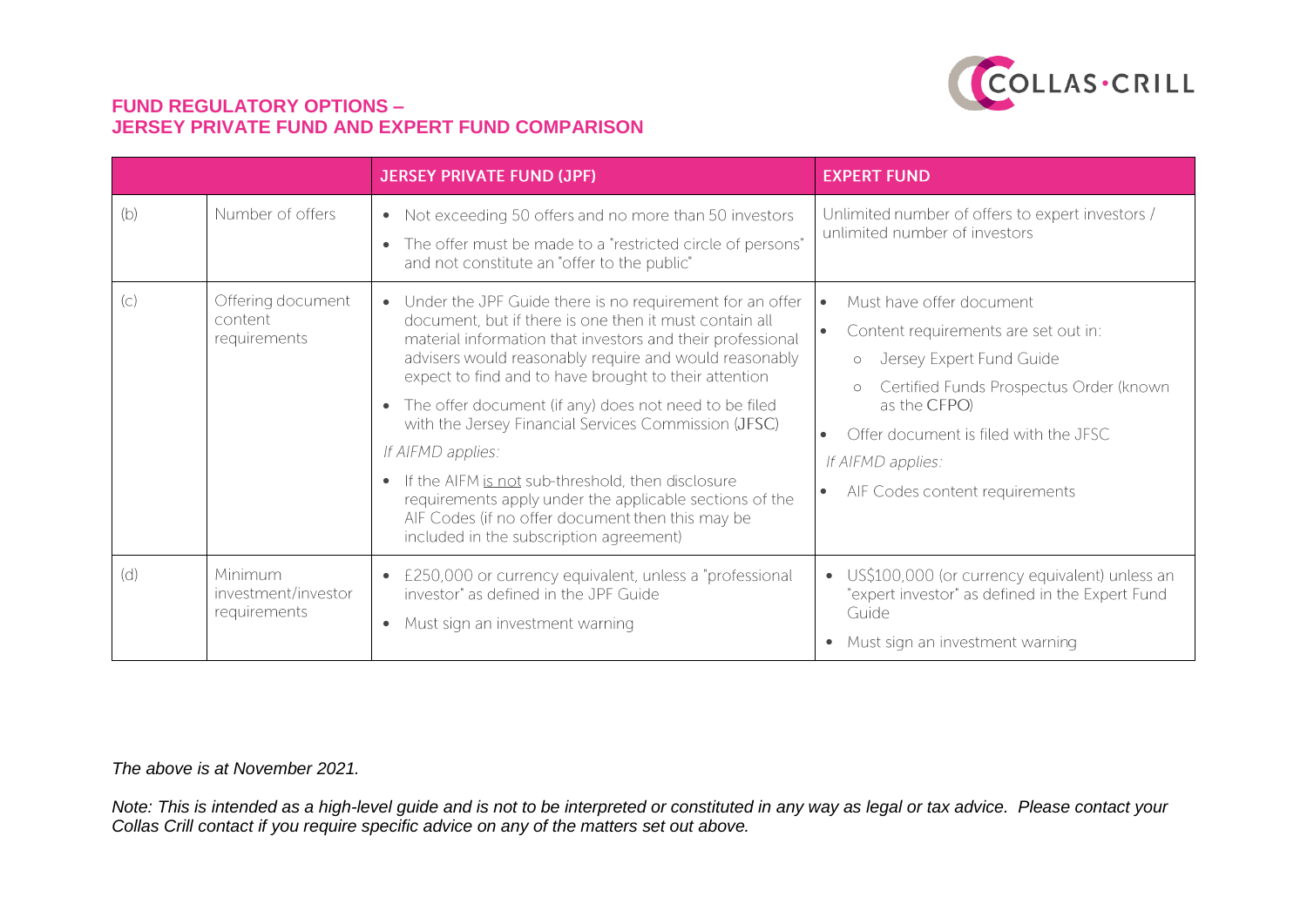

|     |                                         | <b>JERSEY PRIVATE FUND (JPF)</b>                                                                                                                                                                                          | <b>EXPERT FUND</b>                                                                                                                                                                                                                                                                                                                                                                                                                                                                                                                                |
|-----|-----------------------------------------|---------------------------------------------------------------------------------------------------------------------------------------------------------------------------------------------------------------------------|---------------------------------------------------------------------------------------------------------------------------------------------------------------------------------------------------------------------------------------------------------------------------------------------------------------------------------------------------------------------------------------------------------------------------------------------------------------------------------------------------------------------------------------------------|
| (e) | Forms and fees                          | JPF application form together with application fee of<br>$\bullet$<br>£1,370 (plus annual fee of £1,090)<br>If AIFMD applies:<br>AIF certificate application form together with application<br>$\bullet$<br>fee of £1,620 | CIF/UCF application form<br>$\bullet$<br>Expert fund application form<br>$\bullet$<br>Investment manager/advisor confirmation<br>$\bullet$<br>For a corporate fund, personal questionnaires<br>$\bullet$<br>(PQs) required for each director<br>Fee of £2,700 plus £2,750 in respect of each<br>$\bullet$<br>fund services provider in relation to the fund,<br>plus an annual fee the amount of which will<br>depend on the number of pools of assets,<br>starting from £1,800<br>If AIFMD applies:<br>AIF/EXEMPT notification form<br>$\bullet$ |
| (f) | JFSC's consideration<br>of the promoter | The DSP is required to conduct due diligence on the fund<br>and the promoter under the JPF Guide. The standard JFSC<br>promoter policy does not apply                                                                     | The investment manager/investment adviser is<br>subject to the requirements of the Jersey Expert<br>Fund Guide and the administrator conducts due<br>diligence on the fund and the promoter. The<br>standard JFSC promoter policy does not apply                                                                                                                                                                                                                                                                                                  |

*The above is at November 2021.*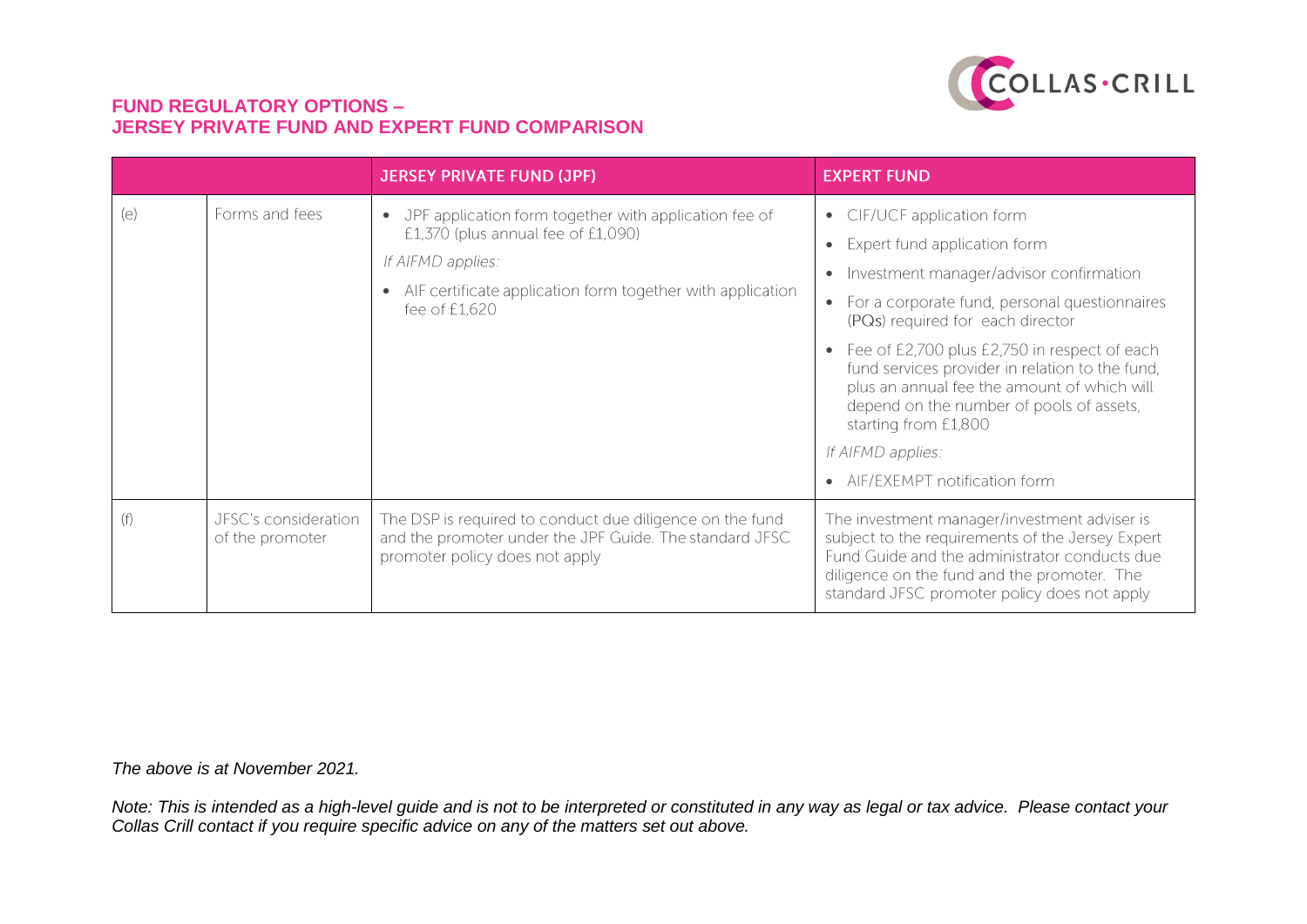

|     |                                                                                         | <b>JERSEY PRIVATE FUND (JPF)</b>                                                                                                                            | <b>EXPERT FUND</b>                                                                                                                                                                                                                                                                                          |
|-----|-----------------------------------------------------------------------------------------|-------------------------------------------------------------------------------------------------------------------------------------------------------------|-------------------------------------------------------------------------------------------------------------------------------------------------------------------------------------------------------------------------------------------------------------------------------------------------------------|
| (g) | <b>Final Application</b><br>timescales (assuming<br>any preliminary<br>issues resolved) | 2 working days<br>$\bullet$<br>If AIFMD applies:<br>5 working days (subject to any prior AIFSB approval<br>$\bullet$<br>where relevant, see below for AIFM) | 3 working days (subject to any prior fund<br>services business (FSB) approval where relevant,<br>see below)<br>For corporate funds with PQs required, 10<br>working days, unless PQ's required for persons<br>not previously approved by the JFSC, in which<br>case 30 working days for approval of the PQs |
| (h) | Audit                                                                                   | Need not be audited<br>$\bullet$<br>If AIFMD applies:<br>AIF's accounts need to be audited under AIF Codes<br>$\bullet$                                     | Needs to be audited under Expert Fund Guide and,<br>if AIFMD applies, under AIF Codes also                                                                                                                                                                                                                  |
| (i) | Listing                                                                                 | Listings are not permitted under the JPF Guide                                                                                                              | Listings are permitted under the Expert Fund Guide,<br>subject to the consent of the JFSC                                                                                                                                                                                                                   |

*The above is at November 2021.*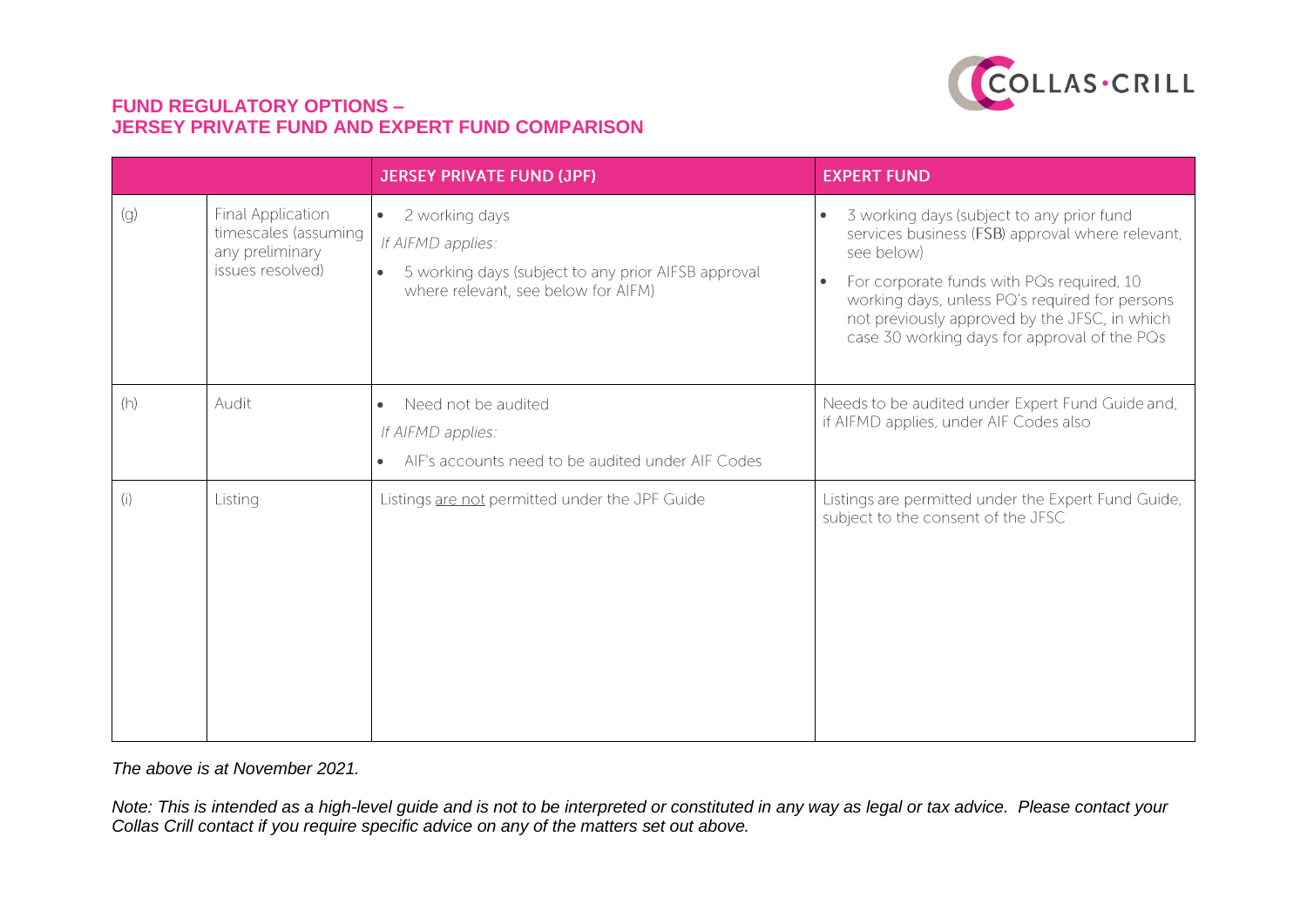

|     |                                  | <b>JERSEY PRIVATE FUND (JPF)</b>                                                                                                                                                                                                                                                                                                                                                             | <b>EXPERT FUND</b>                                                                                                                                                                                                                                                                                                                                                                                                                                                      |
|-----|----------------------------------|----------------------------------------------------------------------------------------------------------------------------------------------------------------------------------------------------------------------------------------------------------------------------------------------------------------------------------------------------------------------------------------------|-------------------------------------------------------------------------------------------------------------------------------------------------------------------------------------------------------------------------------------------------------------------------------------------------------------------------------------------------------------------------------------------------------------------------------------------------------------------------|
|     | <b>GENERAL PARTNER / TRUSTEE</b> |                                                                                                                                                                                                                                                                                                                                                                                              |                                                                                                                                                                                                                                                                                                                                                                                                                                                                         |
| (a) | Regulatory status                | Exempt for Trust Company Business, Investment<br>$\bullet$<br>Business under the "Professional Investor Regulated<br>Scheme" exemptions (known as PIRS)<br>Does not carry out FSB (as not providing services to a<br>CIF)<br>If AIFMD applies:<br>Approved by the JFSC as a "sub-threshold AIFM" service<br>provider; or<br>If not sub-threshold, licenced for AIF Services Business<br>only | Regulated for FSB and exempt for AIF Services<br><b>Business</b>                                                                                                                                                                                                                                                                                                                                                                                                        |
| (b) | Forms and fees                   | • No separate form for JPF GP/trustee<br>If AIFMD applies:<br>Sub-threshold AIFM application form<br>$\bullet$<br>If not sub-threshold:<br>AIFSB application form together with<br>application fee of £1,620; and<br>PQs required for each director and ultimate<br>$\circ$<br>beneficial owner holding more than 10%<br>shares/votes                                                        | FSJ/FSB application form, together with<br>$\bullet$<br>business plan, structure chart, and business risk<br>assessment<br>Fee of £3,400, plus an annual fee the amount of<br>$\bullet$<br>which will depend on the number of pools of<br>assets, starting from £5,660<br>PQs required for each director and ultimate<br>$\bullet$<br>beneficial owner holding more than 10%<br>shares/votes<br>If AIFMD applies:<br><b>AIFSB/EXEMPT Notification Form</b><br>$\bullet$ |

*The above is at November 2021.*